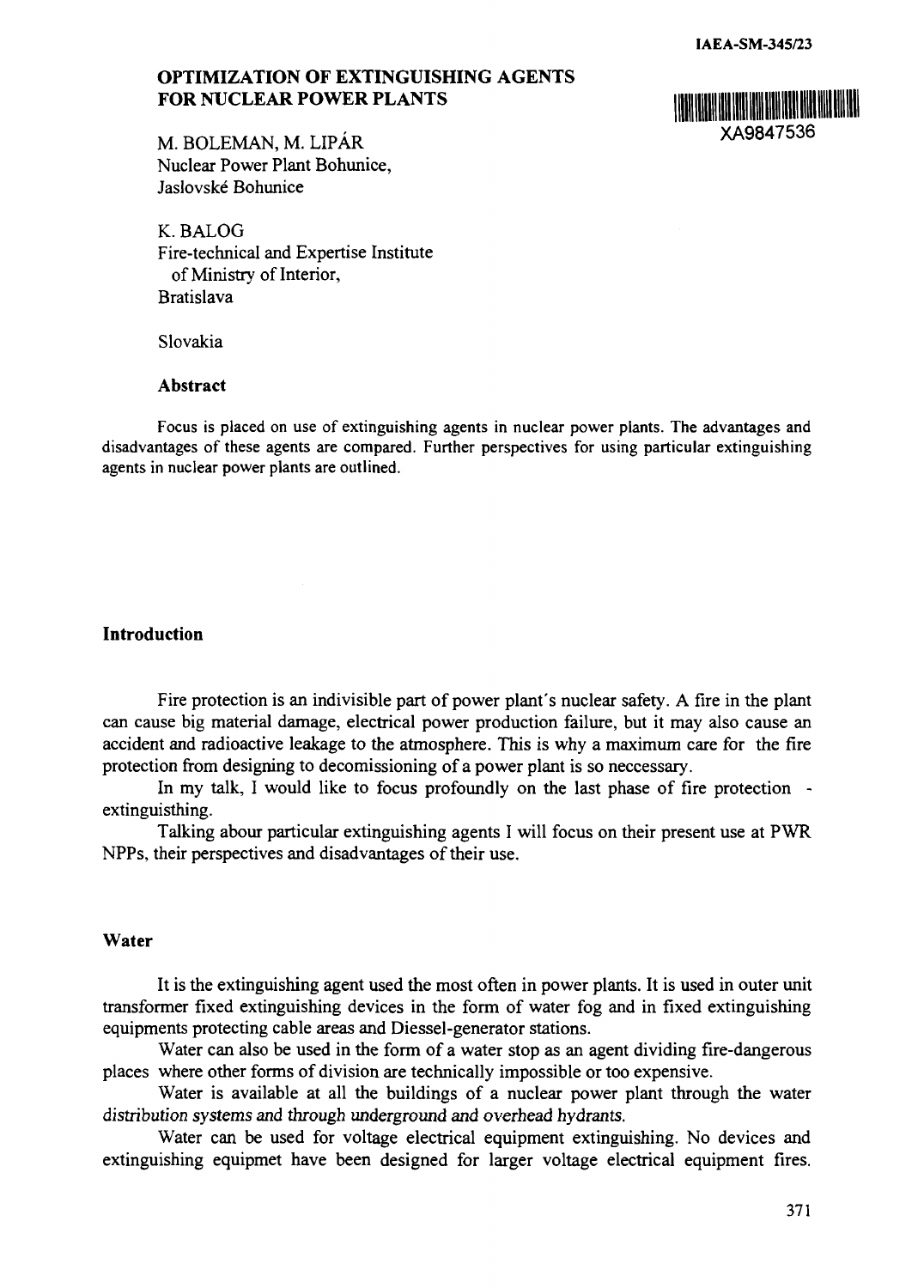Devices important for safety reactor shut-out and residual heat withdrawal cannot be turned off nor in the case of fire. In the EGU Bechovice, there has been an experimet carried out proving that voltage electrical equipment can be extinguished by water in case of keeping certain technical conditions and space-gaps. Based on this experiment, the Slovak Standardization Authority allowed some Slovak Technical Standards exeptions for voltage electrical equipment extinguishing in Slovak NPPs .

# *Perspectives*

Water will be the most often used extinguishing agent at NPPs, henceforth. It is also possible to upgrade its extinguishing effect by adding modern foam creating concentrates and wetting agents (AFFF, Pyrocool).

Usage of new forms of extinguishing Micro drop, Infex.

# *Disadvantages*

Arising of contaminated water in the primary circuit and thus rising amount of radioactive waste. Water extinguishing and using boric acid at the same time brings the danger of boric acid dilution.

### **Foam**

Foam is used mainly for inflammable liquids extinguishing at nuclear power plants and in older projects also for cable areas fixed extinguishing equipment. Highly expansive foam from mobile foam agregates is advantageous for being used for filling cable areas up in case of fixed extinguishing equipment failure or in case of fire in oulet cable areas which are not equiped by fixed extinguishing equipment. Nowadays, foam is also proposed to be the extinguishing agent for protective fixed extinguishing equipment for Diessel-generator stations (Siemens). Foam is unreplaceable in case of outer transformers fixed extinguishing equipment failure. Foam fixed extinguishing equipment is also advantageuos for main turbogenerator oil tanks and oil feeding pump systems protection.

Physical, chemical and extinguishing features of foamers used in nuclear power plants has been analysed. It is necessary to pay higher attention to choosing foam creating concentrates for risky places focusing on their service life, effectiveness and their neutralization after the service life elapse.

# *Perspectives*

For its great inflammable materials extinguishing qualities and since there is a lot of such materials in a nuclear power plant, mobile equipment and also fixed extinguishing equipment foam wil be mainly used in future.

# *Disadvantages*

Rising of radioactive waste amount in the primary circuit. Necessity to replace the foamer after its guaranatee term.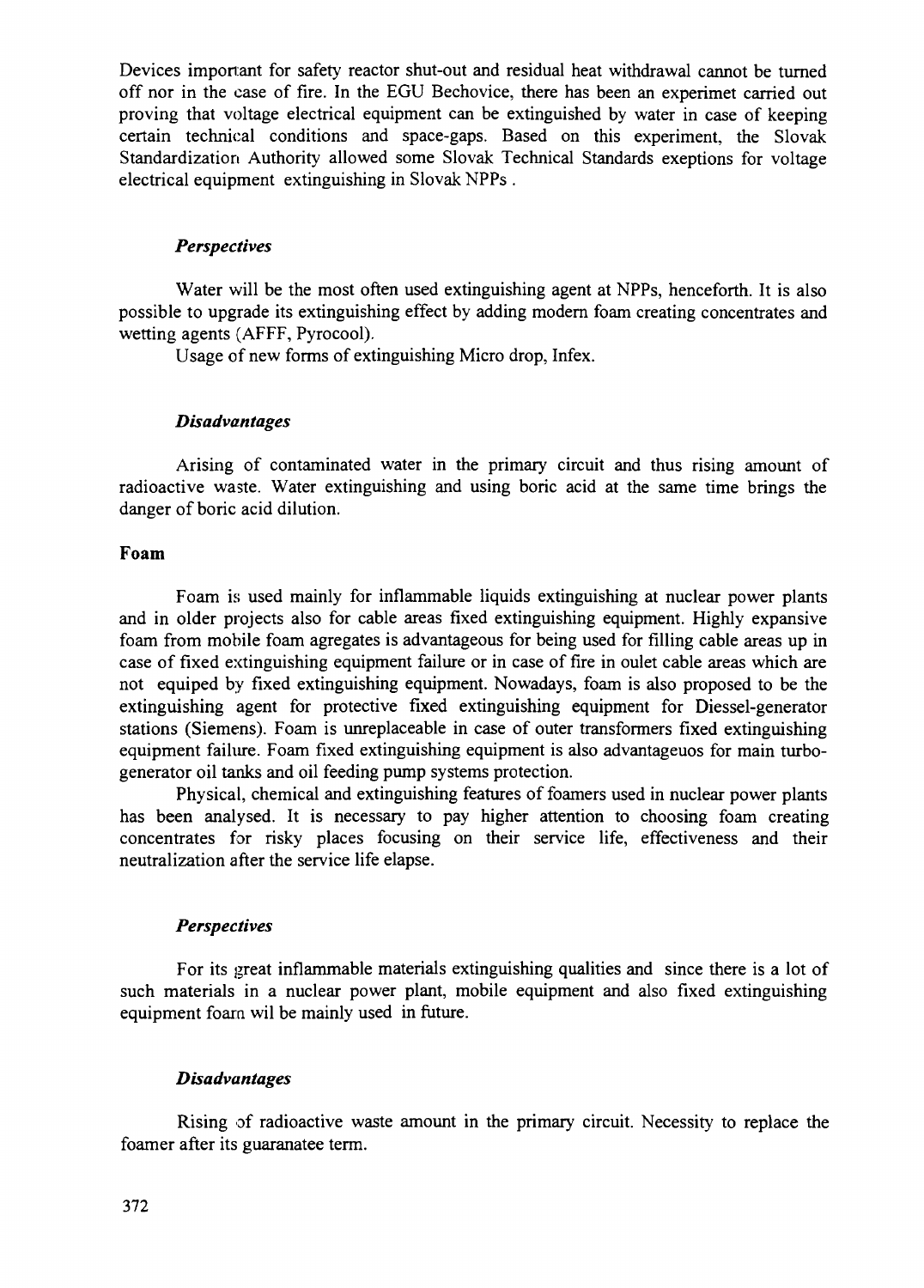# **Extinguishing powders**

Experience has showed it is not suitable to install powder fixed extinguishing equipment in power plants. The use of powder is concentrated into extinguishers. It is also useful to have some powder supplies in a fire-extinguishing tanker mainly for imflammable materials, cable areas and voltage electrical devices extinguishing.

#### *Perspectives*

Powders are supposed to be used broadly in nuclear power engergetics in case of fast neutron reactors with a liquid sodium cooler.

### *Disadvantages*

Invalidation of extinguished electronic devices and rising of a radioactive waste amount in the controlled zone.

# **Carbon dioxide**

Carbon dioxide is used mainly in extinguishers for electric voltage devices. After the use of halogens had been reduced the importance of carbon dioxide rised also for fixed extinguishing equipment for example oil systems (NPP Temelin) and for main circulating pump deck extinguishing projects (Siemens).

# *Perspectives*

Henceforth, carbon dioxide will be used mainly in extinguishers. It may be used as a possible replacement of halogens in fixed extinguishing equipment.

#### *Disadvantages*

Comparing to other alternatives, there is a higher extinguishing concentration necessary which is of fatal danger for the service personnel. Extinguishing agents contributing to strenghtening the greenhouse effect (GWP) are being reassessed nowadays.

### **Halogens**

Halogens are extinguishing agents very suitable for nuclear power plants. Their usage is limited by the 1987 Montreal Protocol. It is a nearly unreplaceable extinguishing agent in nuclear plant conditions. They are used for voltage electrical devices, electronic devices and important cable areas extinguishing.

Model experimets with halogens and halogen alternatives should verify the effectiveness of closed room flame extinguishing and their ability to prevent reflaming of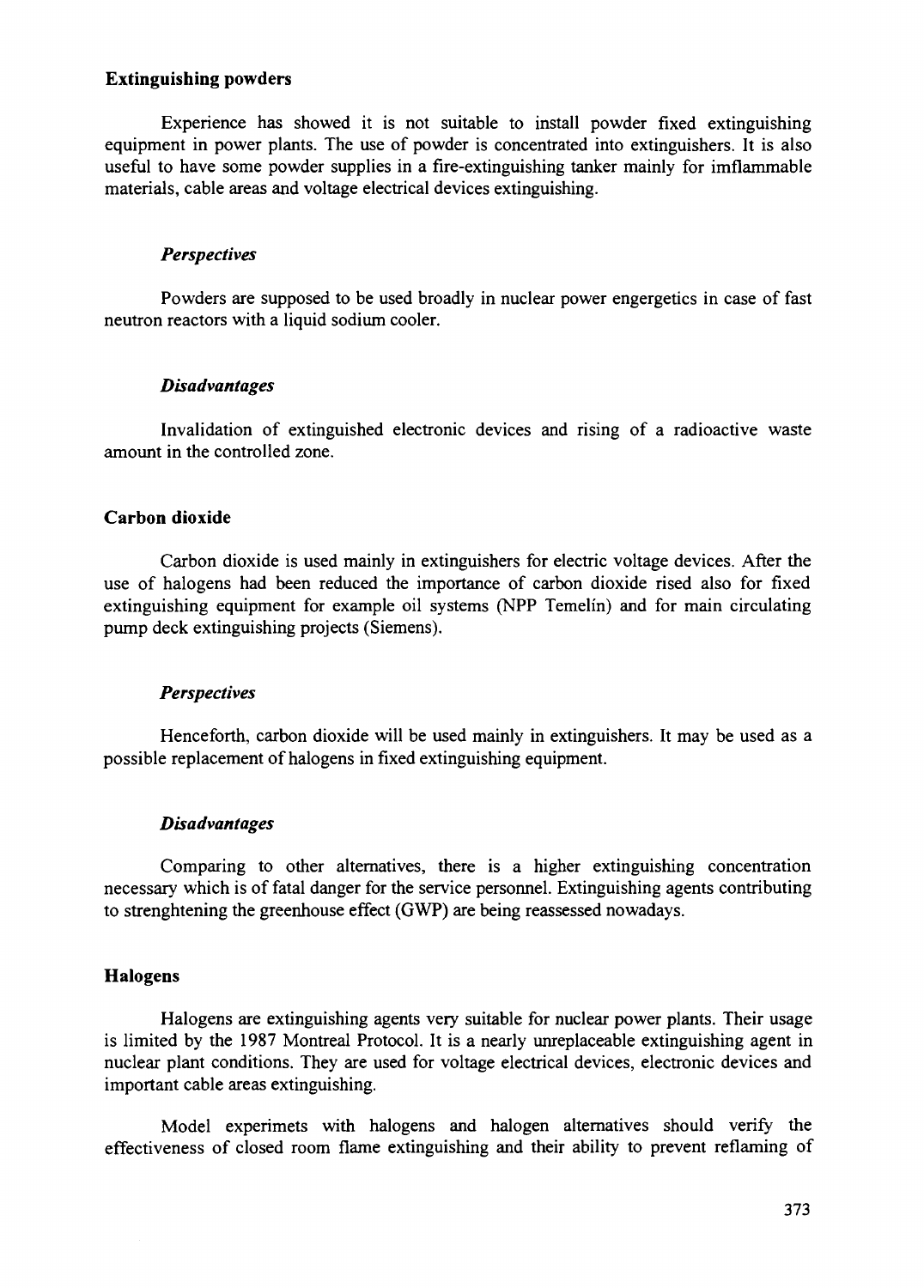infalmmable materials. These experiments are being proposed since the information on extinguishing abilities of halogen hydrocarbons available till now are tested by Cup Burner Test. According to the search of literature, room extinguishing concentrations are designed with 20% reserve. Since from the point of view of chemical mechanism the alternative agents effects are lower than the halogen ones, the experiment should verify the extinguishing agent's ability of volume extinguishing. There is to be halogen 1031 compared with halogen alternatives (CAE-410, FM 200, Halotron II) within the experimet.

### *Perspectives*

The use of halogens at nuclear power plants was not openly prohibited in Slovakia. Halogen 1301, used mostly in fixed extinguishing equipment, is not available at the market. Considering demanded extinguishing abilities, non rising of a radioactive waste amount and non invalidation of extinguished devices, halogens are still a very perspective extinguishing agent in Slovakia.

#### *Disadvantages*

Damage of the ozon layer (ODP), contibution to the greenhouse effect (GWP) and proportionally long term of life in the atmosphere (AL).

# **Conclusion**

In conclusion, it can be claimed that there are all kinds of extinguishing agents used within modern fire protection in conditions of nuclear power plants. We have to undertake several aspects using extinguishing agents for manual extinguishing, fixed extinguishing equipment and fire-extinguishing tankers. The extinguishing agent has to have good extinguishing effects, must not divaluate the extinguished material, must not support further rise of contaminated waste amount and must not have an environmental impact.

Having undertaken all these aspects we have to choose the most suitable extinguishing equipment for the particular area of the plant.

#### **BIBLIOGRAPHY**

Safety guide No. 50-SG-D2 (rev.l.), Fire Protection in Nuclear Power Plants, International Atomic Energy Agency, Vienna, 1992

Safety Practices No. 50-P-9, Evaluation of Fire Hazard Analyses for Nuclear Power Plants

Orlikova, K.: Chemie hasebnich latek **(Extinguishing Materials Chemistry)** Ucebni texty VSB, Ostrava, 1995

Orlikova, K. - Zapletalova, I.: Chemie haseni a procesy haseni **(Extinguishing Chemistry and** Processes) Učební texty VŠB, Ostrava, 1991

Probabilistic Safety Assessment for NPP V-1, Level 1, Fire Analyses Task 8, Electro Watt Werington England, 1944